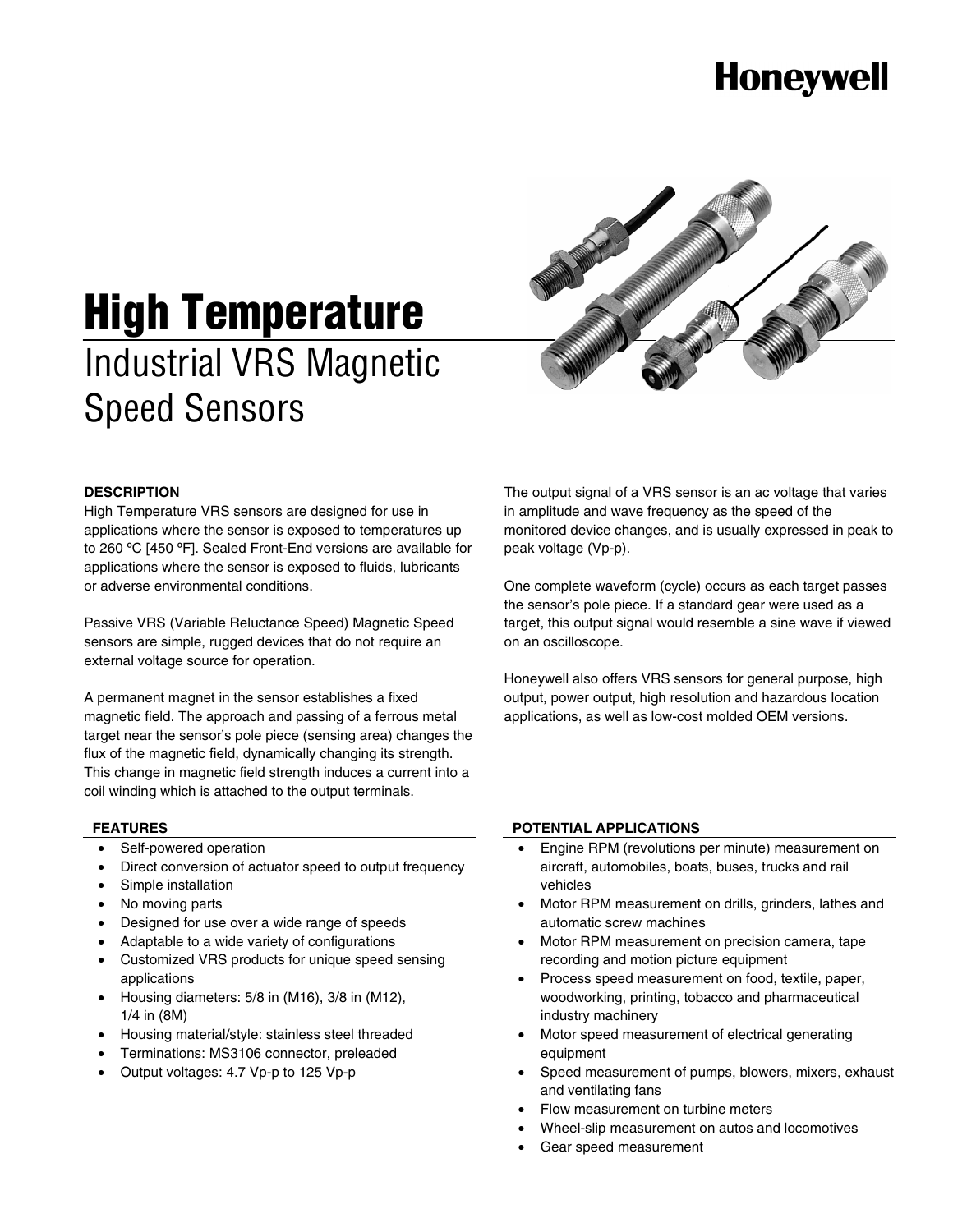# **High Temperature**

### **5/8 INCH (M16\*) SENSORS (All dimensions for reference only. mm/[in])**  \*Contact Honeywell for availability of metric mounting thread versions.

### **LOW RESISTANCE COILS FOR HIGH FREQUENCY APPLICATIONS**

| <b>General Specifications</b> |                                              | <b>Test Condition Specifications</b> |                                   |                    |                                   |
|-------------------------------|----------------------------------------------|--------------------------------------|-----------------------------------|--------------------|-----------------------------------|
| <b>Parameter</b>              | <b>Characteristic</b>                        | <b>Parameter</b>                     | <b>Characteristic</b>             | <b>Parameter</b>   | <b>Characteristic</b>             |
| Min. output voltage   25 Vp-p |                                              | Inductance                           | 30 mH max.                        | Surface speed      | $25 \text{ m/s}$<br>$[1000$ in/sl |
| Coil resistance               | 65 Ohm typ.                                  | Gear pitch range                     | 24 DP (module 1.06)<br>or coarser | Gear               | 20 DP<br>(module 1.27)            |
| Pole piece<br>diameter        | 2,69 mm [0.106 in]                           | Optimum actuator                     | 20 DP (module 1.27)               | Air gap            | $0.127$ mm<br>$[0.005$ in         |
| Min. surface<br>speed         | 0,50 m/s [20 in/s] typ.                      | Max. operating<br>frequency          | 50 kHz typ.                       | Load<br>resistance | 100 kOhm                          |
| Operating temp.<br>range      | $-55$ °C to 230 °C<br>$[-67 °F$ to 450 $°F1$ | Vibration                            | N/A                               |                    |                                   |
| Mounting thread               | 5/8-18 UNF-2A                                | Termination                          | MS3106 connector                  |                    |                                   |



### **HIGH RESISTANCE COILS FOR MAXIMUM OUTPUT VOLTAGE APPLICATIONS**

### **General Specifications Test Condition Specifications**

| <b>Parameter</b>    | <b>Characteristic</b>   | <b>Parameter</b> | <b>Characteristic</b> | <b>Parameter</b> | <b>Characteristic</b> |
|---------------------|-------------------------|------------------|-----------------------|------------------|-----------------------|
|                     |                         |                  |                       |                  |                       |
| Min. output voltage | 125 Vp-p                | Inductance       | 450 mH max.           | Surface speed    | $25 \text{ m/s}$      |
|                     |                         |                  |                       |                  | $[1000$ in/sl         |
| Coil resistance     | 1055 Ohm typ.           | Gear pitch range | 24 DP (module 1.06)   | Gear             | 20 DP                 |
|                     |                         |                  | or coarser            |                  | (module 1.27)         |
| Pole piece          | 2,69 mm [0.106 in]      | Optimum actuator | 20 DP (module 1.27)   | Air gap          | $0,127$ mm            |
| diameter            |                         |                  |                       |                  | $[0.005$ in]          |
| Min.                | 0,25 m/s [10 in/s] typ. | Max. operating   | 15 kHz typ.           | Load             | 100 kOhm              |
| surface speed       |                         | frequency        |                       | resistance       |                       |
| Operating temp.     | $-55$ °C to 230 °C      | Vibration        | N/A                   |                  |                       |
| range               | [-67 °F to 450 °F]      |                  |                       |                  |                       |
| Mounting thread     | 5/8-18 UNF-2A           | Termination      | MS3106 connector      |                  |                       |

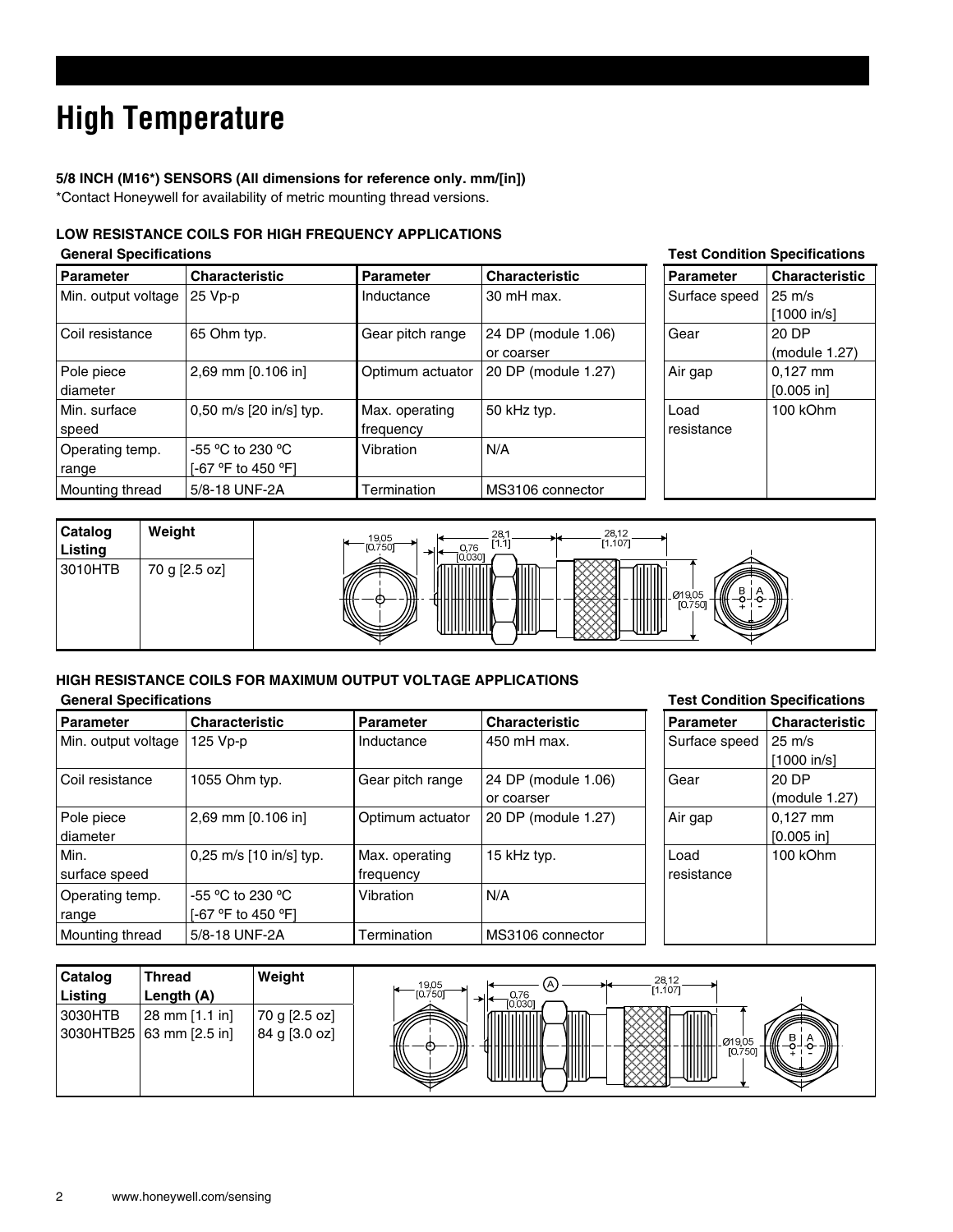### Industrial VRS Magnetic Speed Sensors

#### **5/8 INCH (M16\*) SENSORS CONTINUED (All dimensions for reference only. mm/[in])**

\*Contact Honeywell for availability of metric mounting thread versions.

-55 ºC to 230 ºC [-67 ºF to 450 ºF]

diameter

range

Min. surface speed

Operating temp.

### **NOMINAL RESISTANCE COILS FOR LOW IMPEDANCE LOAD APPLICATIONS**

**General Specifications Test Condition Specifications Parameter Characteristic Parameter Characteristic Parameter Characteristic** Min. output voltage  $\begin{vmatrix} 45 & Vp-p \end{vmatrix}$  Inductance  $\begin{vmatrix} 85 & mH \end{vmatrix}$  max. Coil resistance | 141 Ohm typ. Gear pitch range | 12 DP (module 2.11) or coarser Pole piece 4,75 mm  $[0.187 \text{ in}]$  Optimum actuator 8 DP (module 3.17)

0,38 m/s [15 in/s] typ. Max. operating

Mounting Thread 5/8-18 UNF-2A Termination MS3106 Connector

frequency

Vibration N/A

| ו סטוועונוטוו    | <b>ODGUIILUALIOIIS</b> |
|------------------|------------------------|
| <b>Parameter</b> | <b>Characteristic</b>  |
| Surface speed    | $25 \text{ m/s}$       |
|                  | [1000 in/s]            |
| Gear             | 8 DP                   |
|                  | (module 3.17)          |
| Air gap          | 0.127 mm               |
|                  | [0.005 in]             |
| Load             | 1.25 kOhm              |
| resistance       |                        |
|                  |                        |
|                  |                        |
|                  |                        |



40 kHz typ.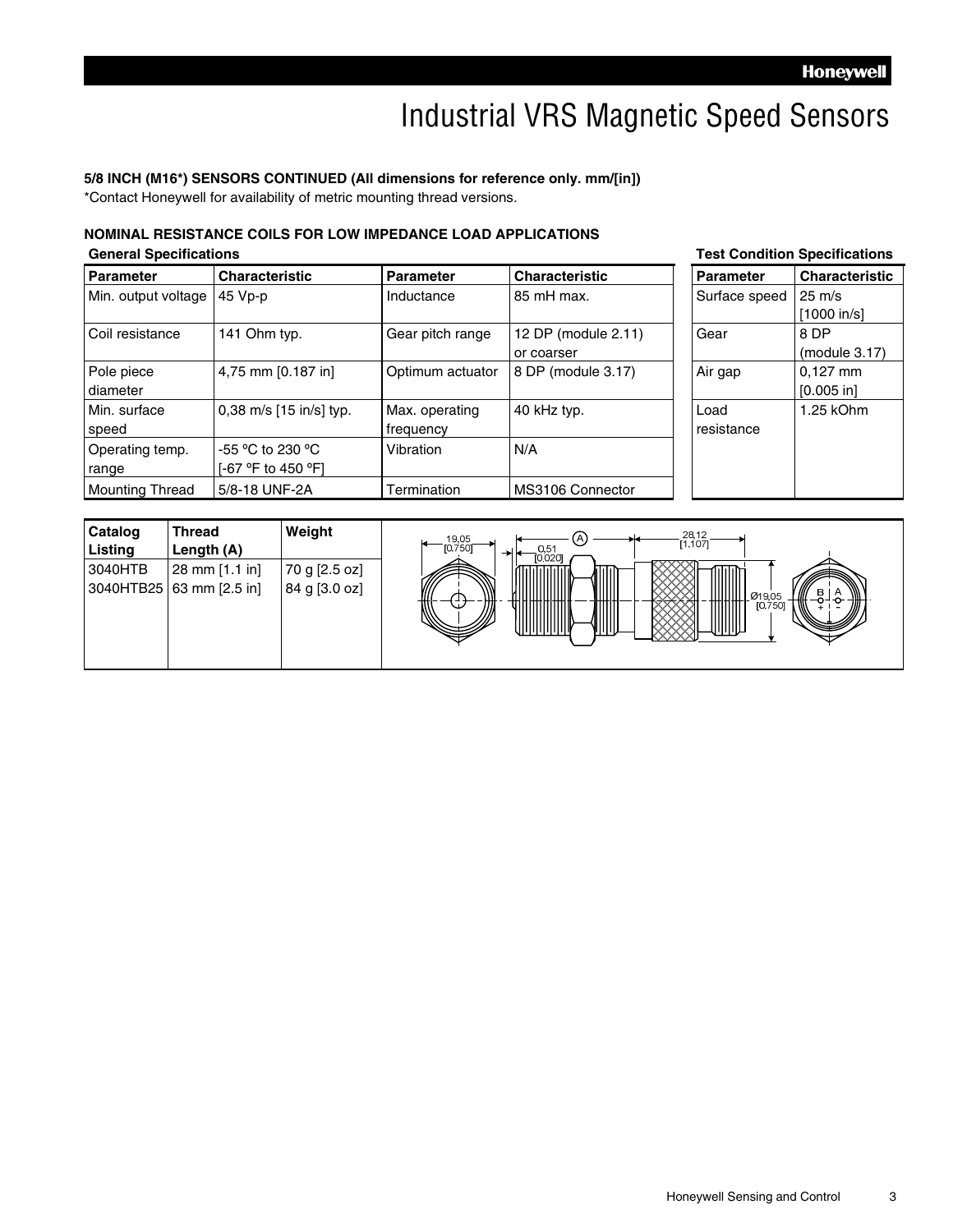# **High Temperature**

**5/8 INCH SEALED FRONT-END SENSORS (All dimensions for reference only. mm/[in])**  (No metric available.)

### **NOMINAL RESISTANCE COILS FOR LOW IMPEDANCE LOADS APPLICATIONS General Specifications Test Condition Specifications**

| <b>Parameter</b>       | <b>Characteristic</b>   | Parameter        | <b>Characteristic</b> | <b>Parameter</b> | <b>Characteristic</b> |
|------------------------|-------------------------|------------------|-----------------------|------------------|-----------------------|
| Min. output            | 60 Vp-p                 | Inductance       | 85 mH max.            | Surface speed    | $25 \text{ m/s}$      |
| voltage                |                         |                  |                       |                  | [1000 in/s]           |
| Coil resistance        | 120 Ohm to 162 Ohm      | Gear pitch range | 12 DP (module 2.11)   | Gear             | 8 DP                  |
|                        |                         |                  | or coarser            |                  | (modue 3.17)          |
| Pole piece             | 4,39 mm [0.173 in]      | Optimum actuator | 8 DP (module 3.17)    | Air gap          | $0,127$ mm            |
| diameter               |                         |                  |                       |                  | $[0.005$ in]          |
| Min. surface           | 0,38 m/s [15 in/s] typ. | Max. operating   | 40 kHz typ.           | Load             | 1.25 kOhm             |
| speed                  |                         | frequency        |                       | resistance       |                       |
| Operating temp.        | $-54$ °C to 220 °C      | Vibration        | N/A                   |                  |                       |
| range                  | [-65 °F to 428 °F]      |                  |                       |                  |                       |
| <b>Mounting Thread</b> | 5/8-18 UNF-2A           | Termination      | MS3106 connector      |                  |                       |

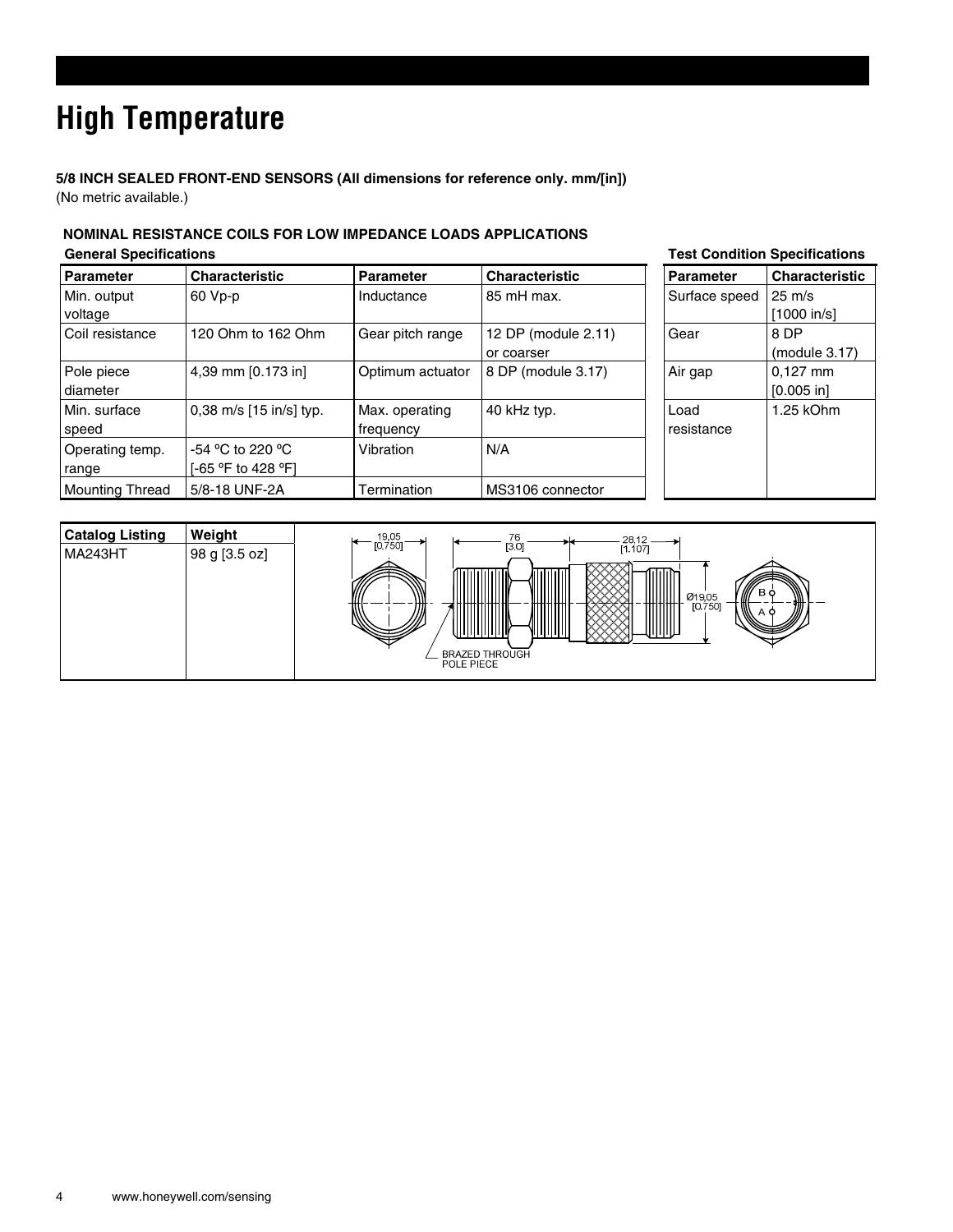### Industrial VRS Magnetic Speed Sensors

### **3/8 INCH (M12\*) SENSORS (All dimensions for reference only. mm/[in])**

\*Contact Honeywell for availability of metric mounting thread versions.

| <b>General Specifications</b> |                                        |                             | <b>Test Condition Specifications</b>      |                    |                                 |
|-------------------------------|----------------------------------------|-----------------------------|-------------------------------------------|--------------------|---------------------------------|
| <b>Parameter</b>              | <b>Characteristic</b>                  | <b>Parameter</b>            | <b>Characteristic</b>                     | <b>Parameter</b>   | <b>Characteristic</b>           |
| Min. output<br>voltage        | 15 Vp-p                                | Inductance                  | 31 mH max.                                | Surface speed      | $25 \text{ m/s}$<br>[1000 in/s] |
| Coil resistance               | 110 Ohm max.                           | Gear pitch range            | 26 DP (module 0.98)<br>or coarser         | Gear               | 20 DP<br>(module 1.27)          |
| Pole piece<br>diameter        | 2,36 mm [0.093 in]                     | Optimum actuator            | 24 DP (module 1.06)<br>ferrous metal gear | Air gap            | $0.127$ mm<br>$[0.005$ in]      |
| Min. surface<br>speed         | 0,75 m/s [20 in/s] typ.                | Max. operating<br>frequency | 50 kHz typ.                               | Load<br>resistance | 100 kOhm                        |
| Operating temp.<br>range      | -40 °C to 205 °C<br>「-40 °F to 400 °F1 | Vibration                   | N/A                                       |                    |                                 |
| Mounting thread               | 3/8-24 UNF-2A                          | Termination                 | 24 AWG Teflon-<br>insulated leads         |                    |                                 |

| Catalog   | <b>Thread</b>  | Weight        | 610 MIN<br>14,27<br>$\biguparrow \biguparrow_{[0.437]}^{11,20} \biguparrow$<br>℗<br>⇥            |
|-----------|----------------|---------------|--------------------------------------------------------------------------------------------------|
| Listing   | Length (A)     |               | [0.562]<br>[24.00]<br>0.5 <sup>4</sup><br>1,57<br>$\overline{\phantom{0}}$<br>[0.020]<br>[0.062] |
| 3015HTB   | 20 mm [0.8 in] | 28 g [1.0 oz] | $6,35$<br>[0.25]<br>♠<br>तातात                                                                   |
| 3015HTB15 | 38 mm [1.5 in] | 42 g [1.5 oz] | U                                                                                                |
|           |                |               |                                                                                                  |
|           |                |               | <u>ቸ</u> Ø11,20<br>[0.437]                                                                       |
|           |                |               |                                                                                                  |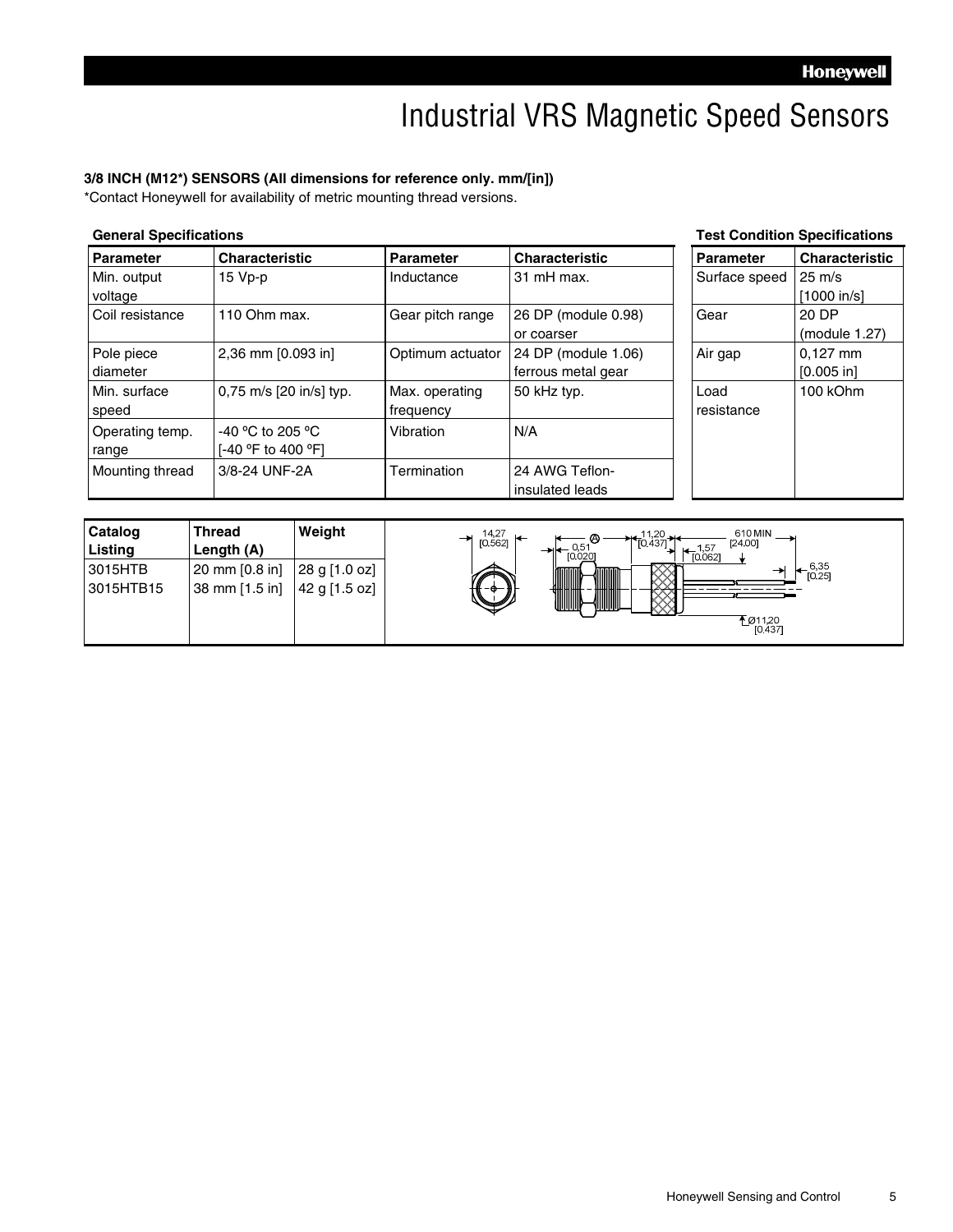# **High Temperature**

### **1/4 INCH (M8\*) MINIATURE SENSORS (All dimensions for reference only. mm/[in])**

\*Contact Honeywell for availability of metric mounting thread versions.

| <b>General Specifications</b> |                                          |                             | <b>Test Condition Specifications</b>      |                    |                            |
|-------------------------------|------------------------------------------|-----------------------------|-------------------------------------------|--------------------|----------------------------|
| <b>Parameter</b>              | <b>Characteristic</b>                    | <b>Parameter</b>            | <b>Characteristic</b>                     | Parameter          | <b>Characteristic</b>      |
| Min. output voltage 4.7 Vp-p  |                                          | Inductance                  | 13 mH max.                                | Surface speed      | 25 m/s<br>$[1000$ in/s]    |
| Coil resistance               | 137 Ohm max.                             | Gear pitch range            | 36 DP (module 0.70)<br>or coarser         | Gear               | 20 DP<br>(module 1.27)     |
| Pole piece<br>diameter        | mm [0.040 in]                            | Optimum actuator            | 28 DP (Module 0.90)<br>ferrous metal gear | Air gap            | $0.127$ mm<br>$[0.005$ in] |
| Min. surface<br>speed         | 0,89 m/s [35 in/s] typ.                  | Max. operating<br>frequency | 70 kHz typ.                               | Load<br>resistance | 100 kOhm                   |
| Operating temp.<br>range      | $-40$ °C to 230 °C<br>[-40 °F to 450 °F] | Vibration                   | Mil-Std 202F<br>Method 204D               |                    |                            |
| Mounting thread               | 1/4-40 UNS-2A                            | Termination                 | 30 AWG Teflon-<br><b>Insulated Leads</b>  |                    |                            |

| Catalog<br>Listing | Weight        | $610$ MIN $\rightarrow$<br>[24.00]                                                                     |
|--------------------|---------------|--------------------------------------------------------------------------------------------------------|
| 3055A              | 14 g [0.5 oz] | 7,70<br>[0.303]<br>9,53<br>15<br>$\rightarrow$ [0.375]<br>[0.6]<br>0,25<br>[0.010]<br>07,49<br>[0.295] |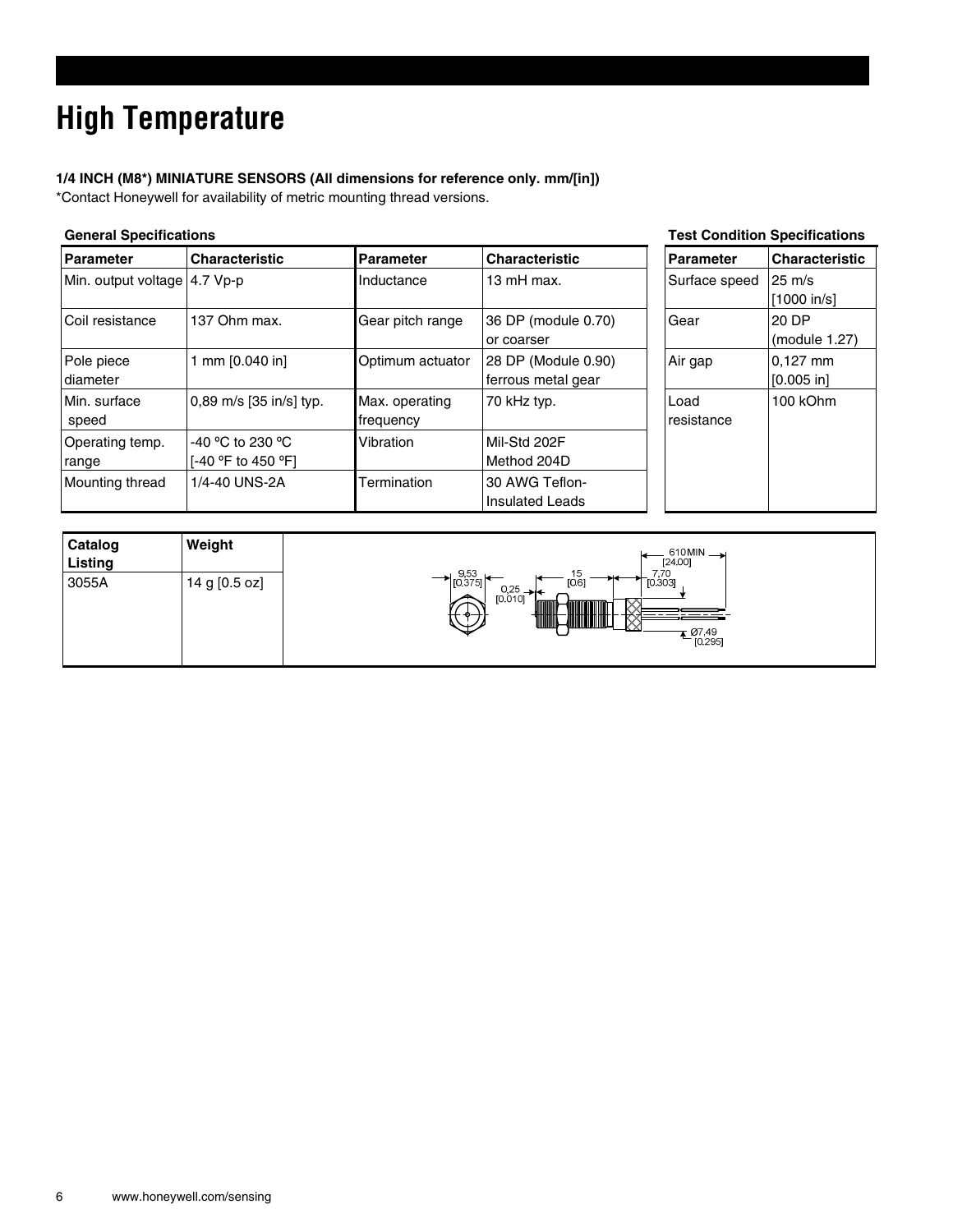### Industrial VRS Magnetic Speed Sensors

### **1/4 INCH SEALED FRONT-END SENSORS (All dimensions for reference only. mm/[in])**

(No metric available.)

#### **General Specifications Test Condition Specifications**

| Parameter                    | <b>Characteristic</b>                        | <b>Parameter</b> | <b>Characteristic</b> | <b>Parameter</b> | <b>Characteristic</b> |
|------------------------------|----------------------------------------------|------------------|-----------------------|------------------|-----------------------|
| Min. output voltage 5.2 Vp-p |                                              | Inductance       | l 85 mH max.          | Surface speed    | $25 \text{ m/s}$      |
|                              |                                              |                  |                       |                  | [1000 in/s]           |
| Coil resistance              | 20 Ohm to 45 Ohm                             | Gear pitch range | 36 DP (module 0.70)   | Gear             | 20 DP                 |
|                              |                                              |                  | or coarser            |                  | (module 1.27)         |
| Pole piece                   | 1 mm [0.040 in]                              | Optimum actuator | 28 DP (module 0.90)   | Air gap          | $0,127$ mm            |
| diameter                     |                                              |                  | ferrous metal gear    |                  | [0.005 in]            |
|                              | Min. surface speed   0,89 m/s [35 in/s] typ. | Max. operating   | 70 kHz typ.           | Load             | 100 kOhm              |
|                              |                                              | frequency        |                       | resistance       |                       |
| Operating temp.              | $-73$ °C to 230 °C                           | Vibration        | Mil-Std 202F          |                  |                       |
| range                        | [-100 °F to 450 °F]                          |                  | Method 204D           |                  |                       |
| <b>Mounting Thread</b>       | 1/4-40 UNS-2A                                | Termination      | 28 AWG Teflon-        |                  |                       |
|                              |                                              |                  | l insulated leads     |                  |                       |

| Catalog<br>Listing | Weight      | $\rightarrow$ 9,53<br>[0.375]<br>25,4<br>279<br>[1.00]<br>[11.0]<br>17,70 |
|--------------------|-------------|---------------------------------------------------------------------------|
| MA3055             | 28 g [1 oz] | [0.697]                                                                   |

| <b>Catalog Listing</b> | Weight      | 1220 MIN<br>25.4<br>$\sim$ $\sim$<br>ນວວ |
|------------------------|-------------|------------------------------------------|
| MA3055S10              | 28 g [1 oz] | [48.0]<br>1,0<br>ക                       |